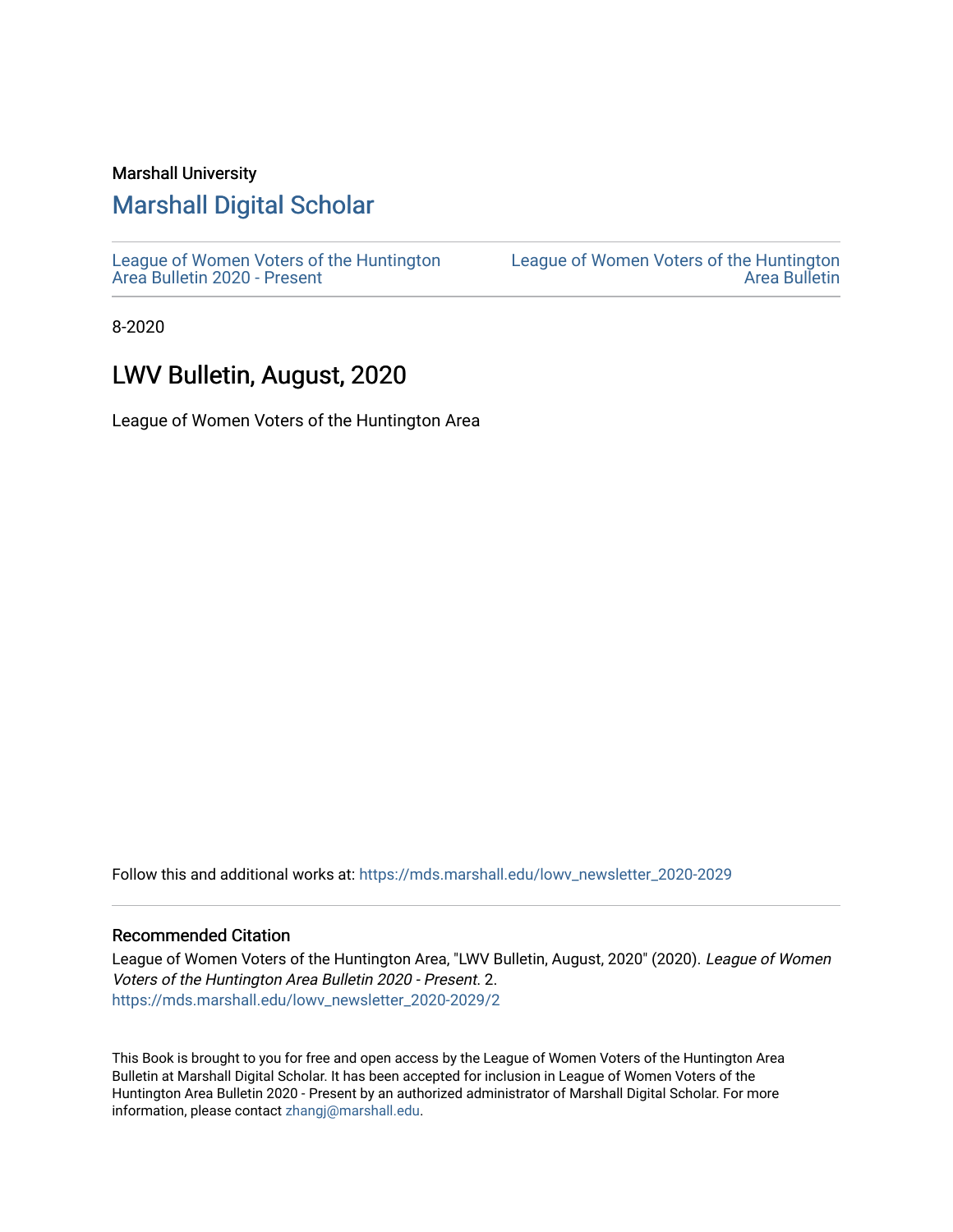# WWW LEAGUE OF WOMEN VOTERS August 2020 E-mail Bulletin Martha Woodward, 1<sup>st</sup> VP, woodward@marshall.edu Wendy Thomas, 2<sup>nd</sup> VP, wxthomas@frontier.com

**SECURING THE U.S. 2020 ELECTION** (By Nyoka Chapman; also published in the Herald-Dispatch)

**ELECTION 2020 ==** 

With the passage of the HEROES Act, \$400 million was dedicated to assist states in meeting the challenges of securing the Vote during the current viral pandemic. Funds were allocated based on need from estimates submitted by respective states with a percentage of matching funds required (eac.gov). During a recent hearing of the Senate Rules and Administration Committee more funding was recommended of \$3.6 billion, a sum calculated by the Brennan Center for Justice. The funds would further ensure that states can go the distance to secure a safe and accountable



election, to complete necessary steps to protect the health of voters and poll workers from potential exposure to Covid-19, address availability, security and counting of absentee ballots, expand online voter registration and same day registration, require states to increase early voting periods, add polling places, workers and more voting machines, increase voter education, counter voter manipulation and increase cybersecurity.

WV Secretary of State Hon. Mac Warner was one of several that gave testimony at the Election Preparations Hearing. West Virginia has an excellent reputation for election operations and received praise. WV already has online voter registration (sos.wv.gov), e-voting for citizens that are currently residing out of the country, and a substantial early voting period. WV doesn't require the tedious extra step of witnessing or notarization of absentee ballots as there is a signature matching system in place (per the NCSL there are 10 states that do require notarized or witnessed signatures). West Virginia has around half of the funds received from the HEROES Act that remain to be spent. Yet, after viewing the entire hearing (senate.gov), the evident voting disparities among states, the need to prevent foreign and malicious interference in our elections, the right of voters to have easy access to an absentee ballot if they fear voting in person, among other factors, made a case for the additional funding.

The administration of an extra \$3.6 Billion to secure the vote would be particularly justified if tied to Bill H.R. 4 "Voting Rights Advancement Act," which passed the House in December of 2019 but has yet to be taken up by the Senate. The Bill is being renamed in honor of the now late civil rights activist Rep. John Lewis to the "John Lewis Voting Rights Advancement Act." Senator Lewis was severely beaten and gassed along with others who peacefully marched on the Edmund Pettus Bridge in Selma AL on March the 7th, 1965. Though 55 years have passed, that Bloody Sunday is still being reenacted. Without the restoration of Section 5 and enhancement of the original "Voting Rights Act" of 1965, previously contested in "Shelby County vs Holder" in 2013, compromised voters will continue to have little but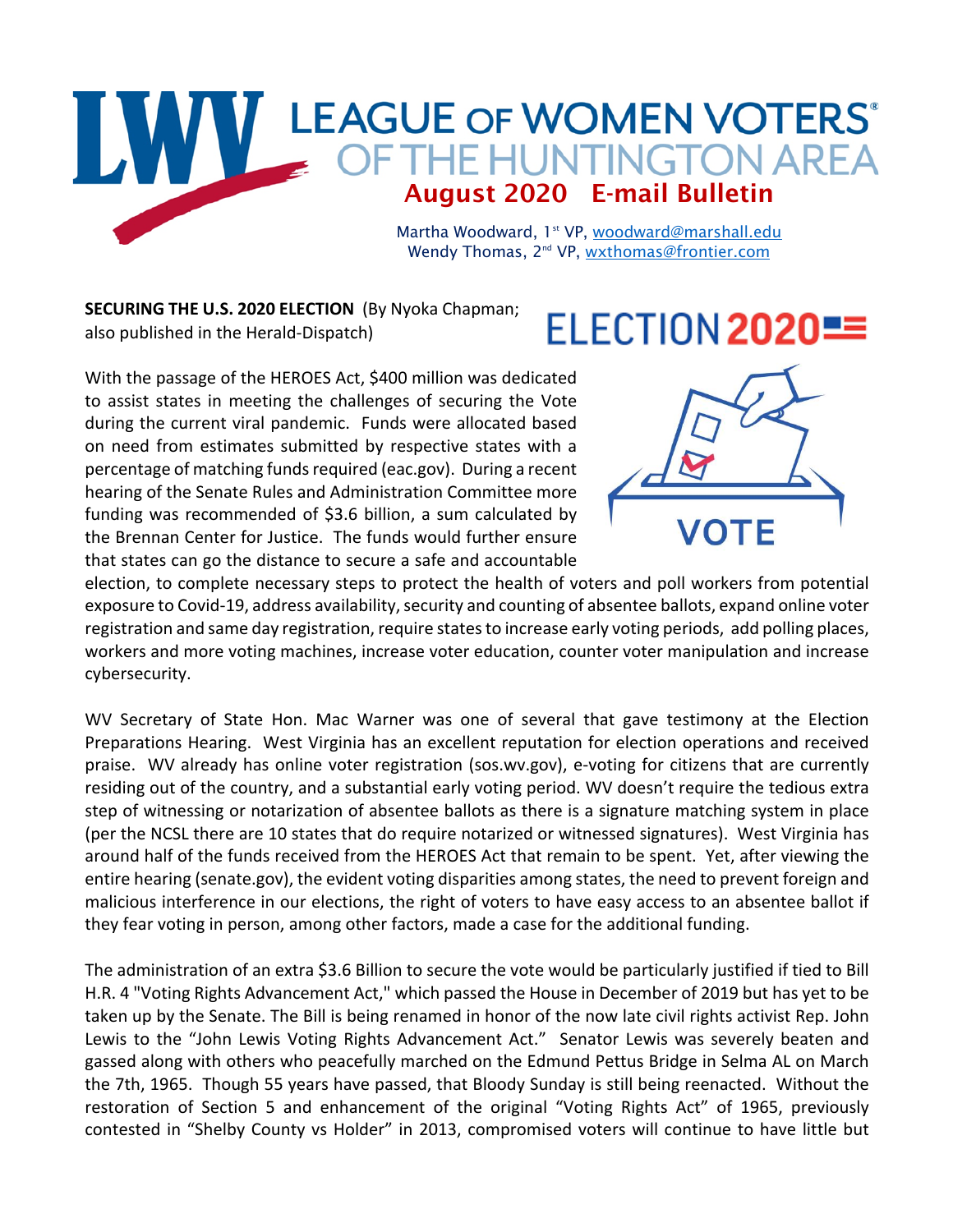personal recourse against what are clear and obvious voting inequities. The passage of this Bill should be clearly bound to any additional funds needed to secure the 2020 general election.

The U.S. Senate must pass and support the "John Lewis Voting Rights Advancement Act" and any and all funding deemed necessary to secure the enactment of a safe and accountable election in November 2020 and beyond. Seizing the opportunity to make things right NOW is the just choice.

**GENERAL ELECTION - APPLICATION FOR AN ABSENTEE BALLOT**

Beginning on August 11, voters may fill out their applications for an absentee ballot online at GOVOTEWV. The Secretary of State's office will email the application on to the county clerk. The county clerk will send the voter the ballot to fill out and mail back into the office.



**VOTE IN THE SCHOOL BOND LEVY ELECTION** (By Marcia Daoust)

## **OPTIONS FOR VOTING**



*You may vote an absentee ballot now.*

**August 7th – 19th** Early Voting at the Cabell County Courthouse and Milton City Hall

**August 17th** Deadline to Request an Absentee Ballot from the Cabell County Clerk, 304-526-8625.

**August 22th** VOTE at your polling place, August 22, 6:30 am- 7:30 pm.

*(After Marcia sent information on the election to Kindred Communications, they agreed to urge people to vote.)*



**POLL WORKERS ARE NEEDED** (by Monika Rowe)

Poll workers are needed to work in the upcoming Special Election of the Public School Bond Levy. To apply, call Phyllis Smith, Cabell County Clerk, 304-526-8625 or Teresa Powell, 304-526-8626. They will give you detailed information, including the rate pay. Office hours are Monday through Friday, 8:30 am- 4:30 pm. If you call after hours, leave a voice message and your call will be returned the next business day.

In accordance with WV's Code par.3-1-46, each election official must attend training prior to the election day in order to work on election day. Poll workers must report to their assigned polling place at 5:30 am. Polls open at 6:30 and close at 7:30 pm.